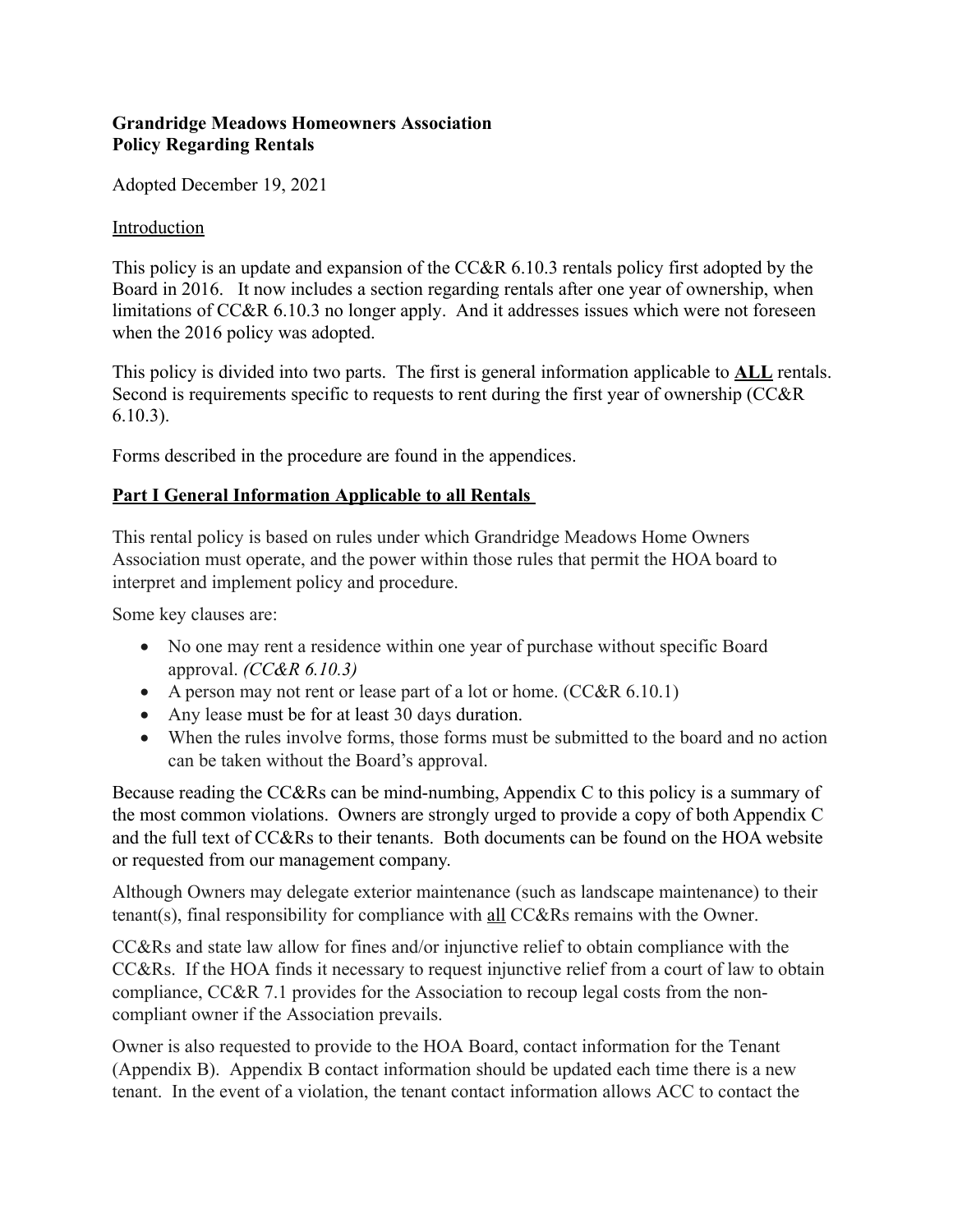tenant directly at the warning stage, potentially resulting in faster correction and less likelihood a fine will be issued.

**NOTE: Restrictions of CC&R 6.10.3 apply any time there is a change of ownership, even if the selling owner has owned the property for more than a year. A new owner is NOT grandfathered, even if a tenant is currently resident in the property at the time of sale.**

## **Part II Policy for Evaluating Rental Requests per CC&R 6.10.3 (First Year of Ownership)**

### Purpose

CC&R 6.10.3 provides that no owner shall rent or lease a property within one year of closing, except upon written approval of the Grandridge Meadows Board of Directors. This policy is to provide general guidelines for how the Board of Directors will evaluate requests to rent. It is intended to generally describe the type of information that will be required to consider a request and the approximate amount of time after all information is received that the Board requires to consider and vote on a request.

While this policy identifies one or more absolute requirements, it intentionally does not set forth a list of requirements that if complied with will automatically result in approval. Approval or disapproval in each case will be based on the Board's evaluation of the information and each member's assessment of whether approval will be in the best interest of Grandridge Meadows homeowners as a whole.

### General

The Grandridge Meadows Homeowners Association Board of Directors will evaluate any request to decide if approval is or is not in the best interest of Grandridge Meadows subdivision and existing homeowners. All pertinent factors will be considered, including but not limited to, overall community sentiment as determined by the survey of homeowners conducted October 22, 2015, number of existing rental properties, proximity of existing rental properties, Requester's ties to Grandridge Meadows, Requester's experience owning and managing rental properties, Requester's rental policies, any additional information the Requester wishes considered, any information or comments current Grandridge Meadows homeowners wish considered, and such additional factors as the Board considers pertinent.

### Schedule

Note: All durations provided in this section are estimates only and should not be considered in any way binding to a specific request.

The Board will strive to evaluate and decide a request in a timely manner and will attempt to limit the wait time to three weeks. Incomplete information, or any questions/concerns developed during the evaluation would necessitate even more time.

After the Board members have evaluated all of the information, including responses to any subsequent questions, a meeting (open to all Grandridge Meadows homeowners) will be scheduled. As the Board has no control over venues, no estimate can be made of the time required for this step.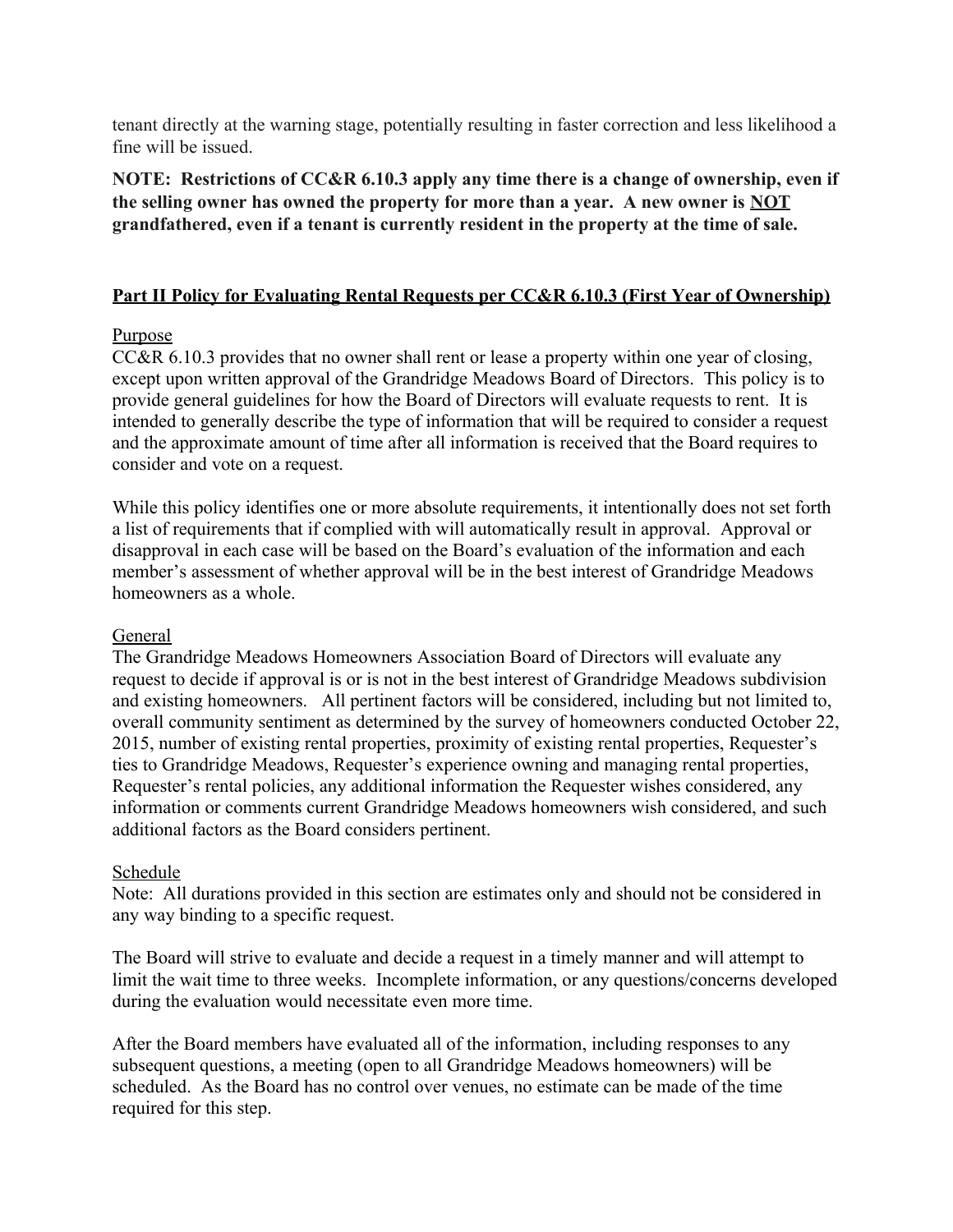#### Approval not Transferrable

Any approval is specific to the person(s) making the request and is **NOT TRANSFERABLE** to a subsequent owner.

### Procedure

Requester notifies Grandridge Meadows Homeowners Association Board of Directors of his/her desire to rent a property in Grandridge Meadows prior to one year after closing. Requester must provide the information listed in Appendix A. No action will be taken until all of the requested information is provided.

Requester must sign the submittal, thereby signifying the provided information is correct and may be relied upon to reach a decision.

Any questions or need for additional information will be sent to the Requester using the contact information provided with the request.

After the Board completes verifying and evaluating the request, an open meeting will be scheduled for the purpose of receiving any additional information and voting on the request. If additional information is presented by the Requester or by current homeowners that the Board considers significant enough to require additional evaluation, the vote will be postponed. Otherwise, the Board President will ask for a motion to approve the request and stating conditions, if any, on which the approval is contingent. The request is approved if a majority of Board members vote in favor of the resolution.

If the request is approved, Requester will be required to sign a form (Appendix B) agreeing to provide any tenants with a copy of the Grandridge Meadows CC&Rs, and to assure the tenant understands he/she is obligated to comply with the conditions/restrictions set forth in this document. The original copy of the signed form will be kept by Grandridge Meadows HOA. A copy can be made for the Requester if desired. A letter will be sent to the Requester confirming Board approval and stating any conditions.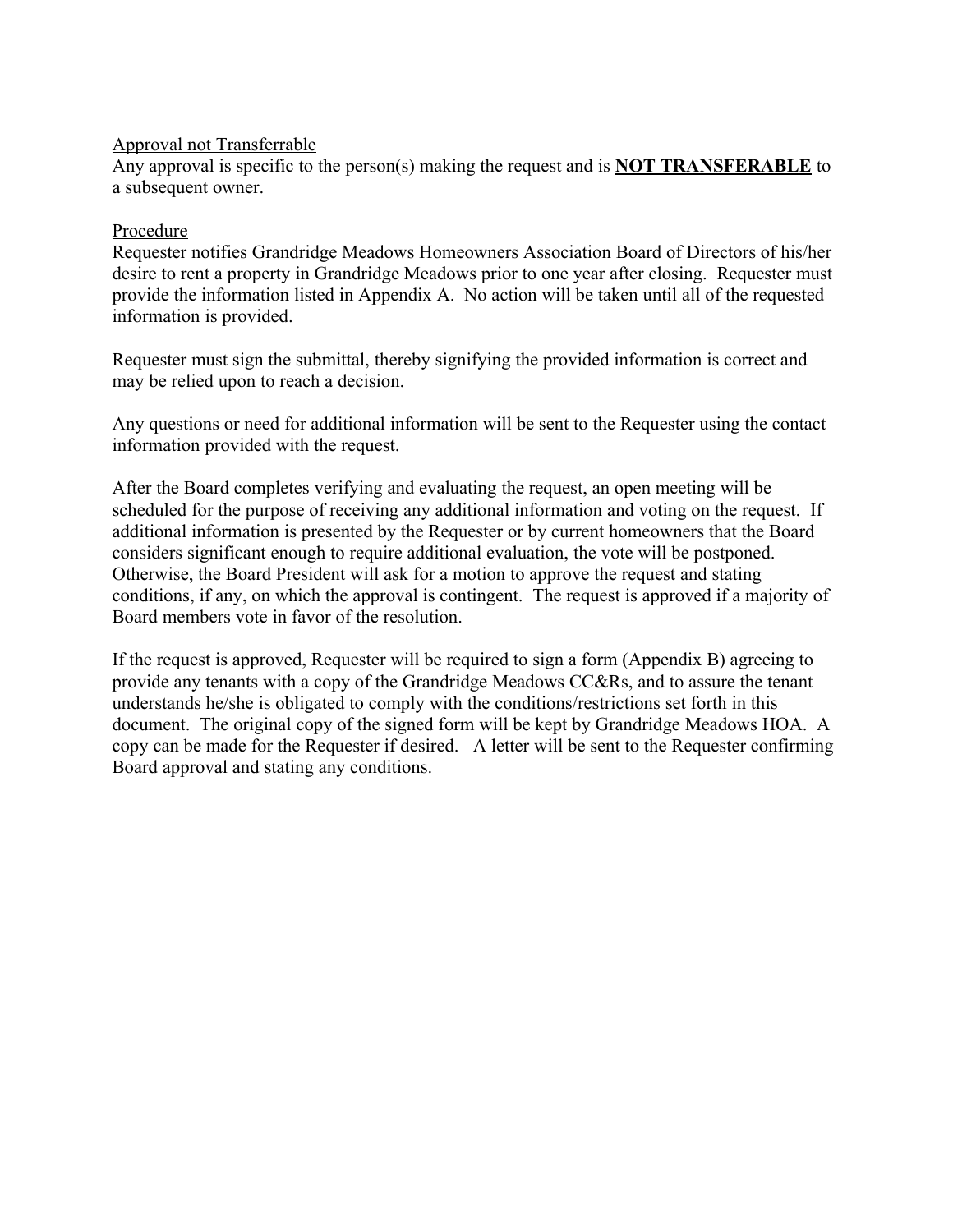#### Appendix A Rental Requests per CC&R 6.10.3

CC&R 6.10.3 provides that no owner shall rent or lease a property within one year of closing, except upon written approval of the Grandridge Meadows Homeowners Association Board of Directors. Applications must be made in writing or via the Grandridge Meadows HOA website contact form and must include the requester's name and contact information. All information provided may be verified by the BOD. Owner/Requestor will be notified of the Board's approval or disapproval as soon as practical after the request is received.

#### **If the request is approved, such approval is not transferrable to a subsequent owner.**

To help the board arrive at its decision, the applicant is asked to answer each question. Use one or more separate sheets of paper. Please repeat the questions on your answer form or reference each answer to the question number given here. Please remember to include and sign the statement at the end.

- 1. Property address for which approval is requested?
- 2. Does the requester currently reside in Grandridge Meadows?
	- 2.1. If yes, for how long?
	- 2.2. If yes, does the applicant intend to continue living in Grandridge Meadows?
- 3. Applicant's experience with rental properties
	- 3.1. How many other properties are *(or have been)* owned/managed by requester?
	- 3.2. How long has each been owned?
	- 3.3. How long has each been rented, as compared to owner occupied?
- 4. For each of the rental properties currently or previously owned:
	- 4.1. What is the subdivision and address?
	- 4.2. Is there a homeowners association? If yes:
		- 4.2.1. Contact information for the HOA president or other Board member
		- 4.2.2. Is applicant current on HOA dues for all rentals?
		- 4.2.3. Have there been, or are there existing, any HOA issues such as ACC warnings or fines, or other non-compliance with CC&Rs? If so, provide details.
- 5. Have there been any violations of city/government codes/regulations?
- 5.1. If so, please elaborate.
- 6. Tenants
	- 6.1. Does applicant screen potential renters prior to acceptance?
		- 6.1.1. If so, how and for what criteria?
		- 6.1.2. What constitutes grounds for rejecting a potential renter?
	- 6.2. Have any of applicant's current or previous renters/ tenants created a nuisance or engaged in activity that required a police response? 6.2.1. If yes, please explain.
	- 6.3. Are applicant's tenants given a copy of Appendix C of this policy, the CC&Rs and informed of their obligation to abide by them same as an owner would be obligated?  **Note: This will be a requirement for approval**.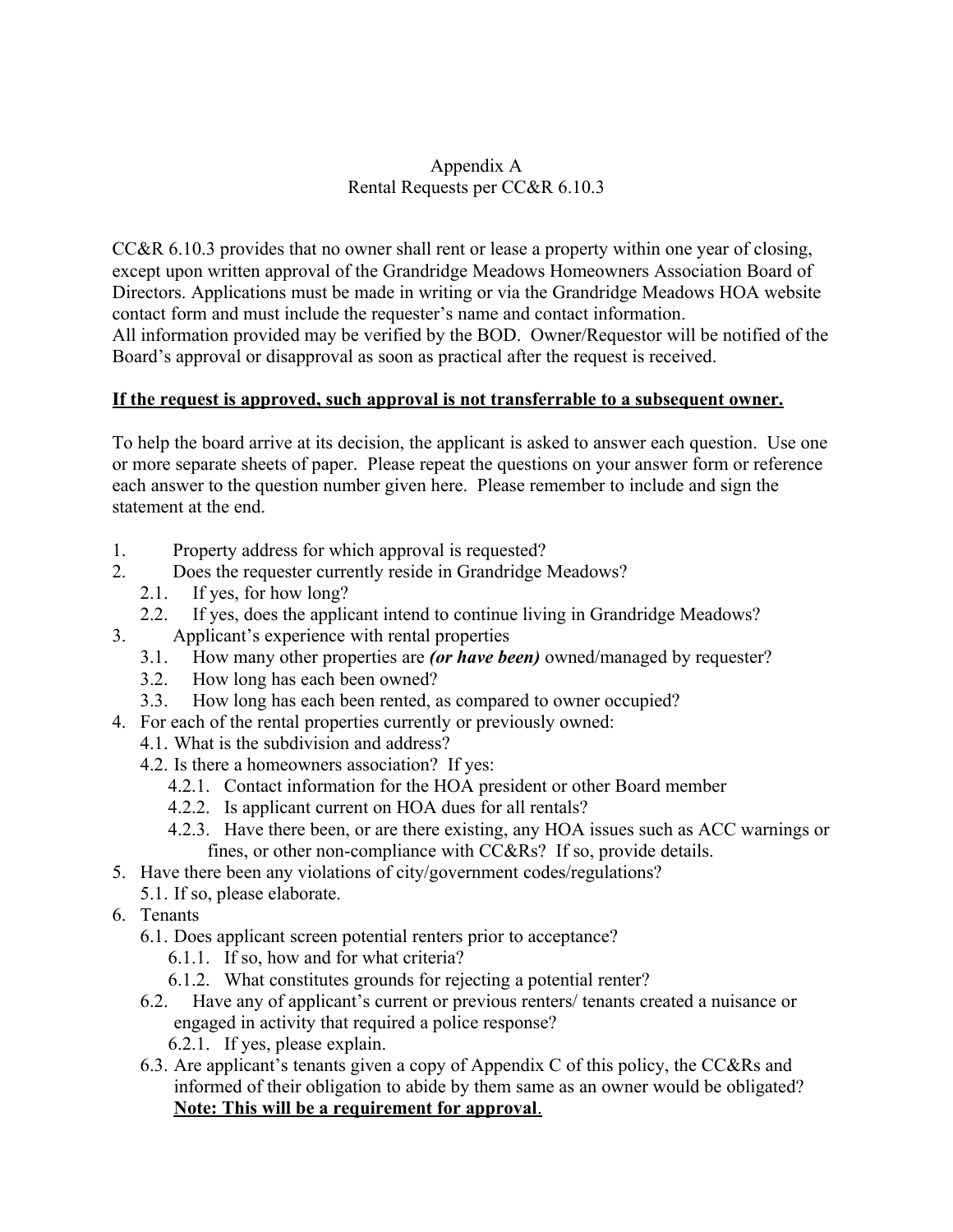- 6.4. What is the maximum number of people who will be allowed to occupy this house if the request is approved?
	- 6.4.1. How many vehicles will be allowed?
- 7. Other topics that may be relevant to the specific case being considered
	- 7.1. The Requester may provide any additional information he/she considers relevant and wishes the Board to consider.

#### **If this request is approved, such approval is specific to the person(s) making the request and is NOT TRANSFERABLE to a subsequent owner.**

| Printed Name                                                                     |      |  |
|----------------------------------------------------------------------------------|------|--|
| Signature<br><u> 1980 - Andrea Station Barbara, amerikan personal (h. 1980).</u> | Date |  |
| Requester's Contact Information:                                                 |      |  |
| Address                                                                          |      |  |
| Telephone number                                                                 |      |  |
| Email                                                                            |      |  |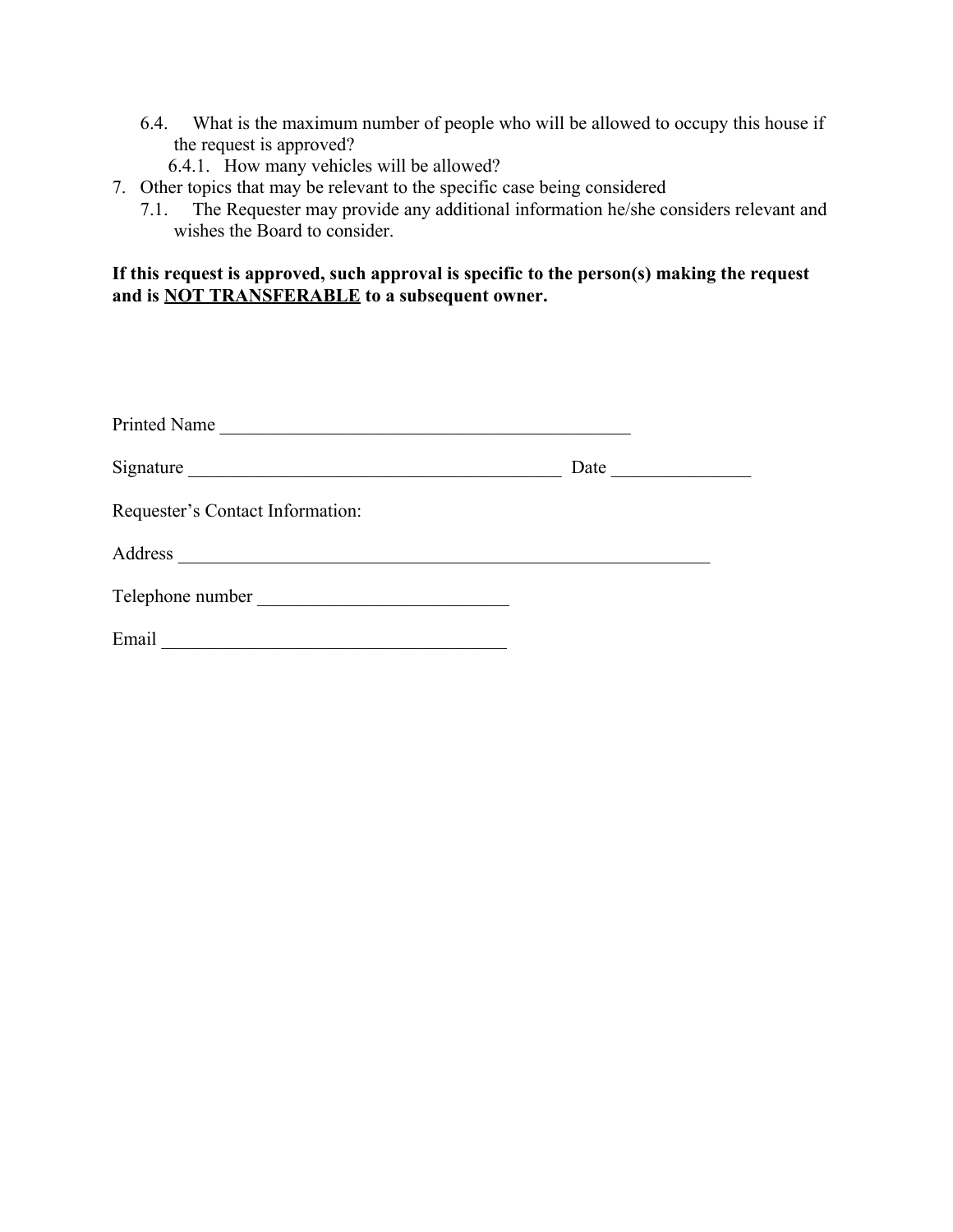# Appendix B

# **GRANDRIDGE MEADOWS RENTAL INFORMATION**

| Date<br>the control of the control of the control of the control of the control of |                                                                                                                                                                                                                                |
|------------------------------------------------------------------------------------|--------------------------------------------------------------------------------------------------------------------------------------------------------------------------------------------------------------------------------|
| (Please print)                                                                     |                                                                                                                                                                                                                                |
| <b>OWNER INFORMATION</b>                                                           |                                                                                                                                                                                                                                |
| Owner's Name<br>(Please print)                                                     | Phone expansion of the contract of the contract of the contract of the contract of the contract of the contract of the contract of the contract of the contract of the contract of the contract of the contract of the contrac |
| Owner's Address<br>(Please print)                                                  |                                                                                                                                                                                                                                |
| Owner's emergency contact person:                                                  |                                                                                                                                                                                                                                |
| Name<br>(Please print)                                                             | Phone                                                                                                                                                                                                                          |
| <b>TENANT INFORMATION</b>                                                          |                                                                                                                                                                                                                                |
| Tenant's Name<br>(Please print)                                                    |                                                                                                                                                                                                                                |